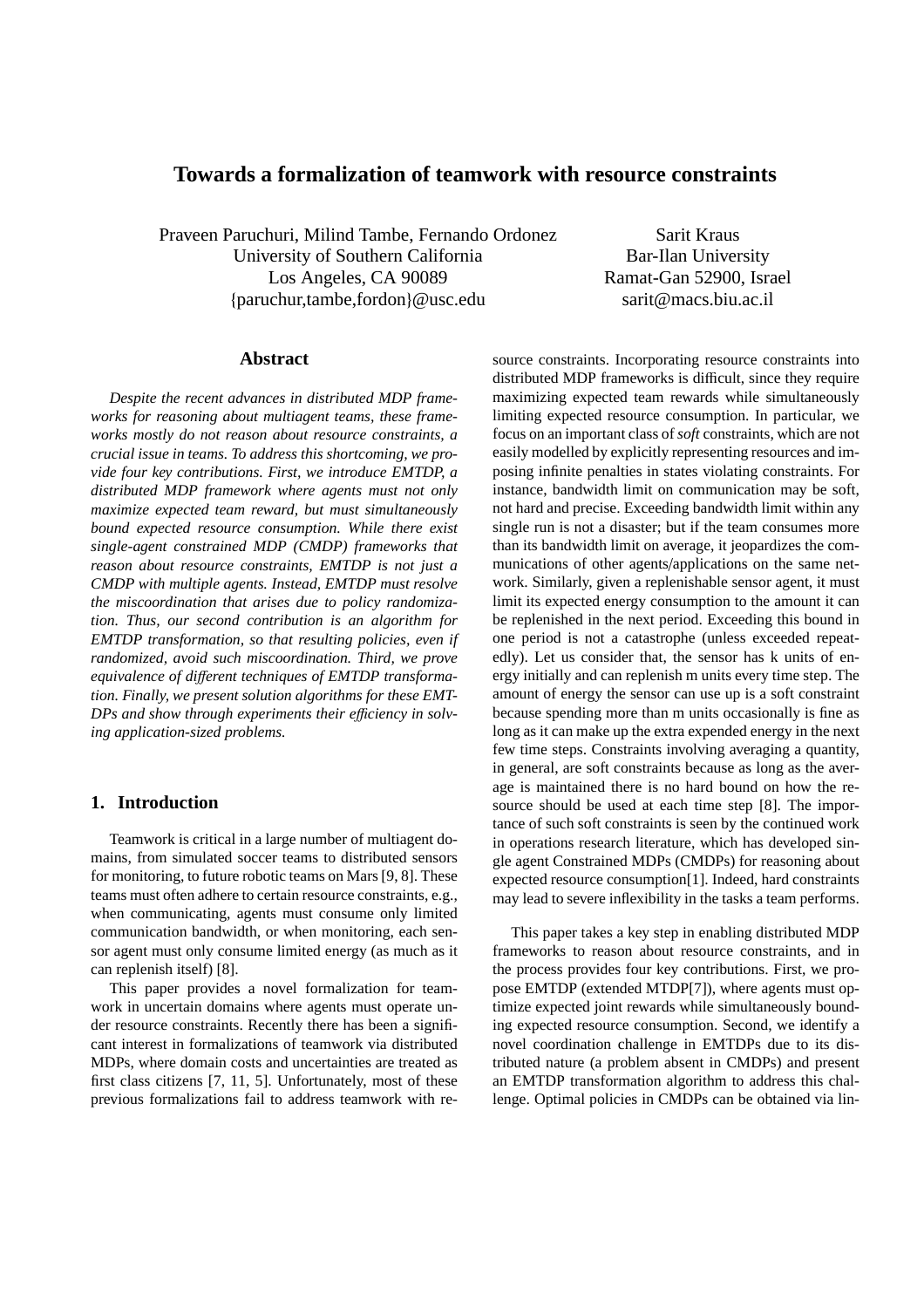ear programming and are randomized[1]. Unfortunately, in distributed settings, agents simply cannot execute such randomized policies without additional coordination, which in turn consumes its own resources. Thus, to enable execution by multiple agents, EMTDP policies must include appropriate communication, while bounding the expected communication costs (possibly to zero). We provide a novel, polynomial-time algorithm to transform an abstract *conjoined EMTPD*, which is similar to a CMDP, to an actual EMTDP where randomized policies can be executed by multiple agents with appropriate communication.

Our third contribution illustrates the equivalence of a series of EMTDP transformations in terms of expected rewards of optimal policies. Furthermore, we show that any EMTDP transformation must add non-linear, non-convex constraints into the optimization problem, yielding an optimization problem over a non-convex feasible region. There is no polynomial algorithm for finding a global optimal for a non-convex problem [10], in fact even finding a local optimum of a non-convex problem is in general not polynomial, with current non-linear solvers only able to guarantee convergence [6]. Thus, in contrast to CMDPs [1, 3] which can be solved via linear programming, we cannot provide polynomial results for EMTDPs in the most general sense. Hence our final contribution is a computationally efficient algorithm to obtain approximate solutions for EMTDPs with a guaranteed error bound. Experimental results for two separate domains are presented.

The rest of the paper begins with the *conjoined EMTDP*. An automated method of transformation to the actual EMTDP model follows, followed by our solution approach and computational results. Our results generalize to randomized policies in other settings as well e.g., in hostile settings, randomized policies may reduce predictability.

# **2. Conjoined EMTDP**

*Conjoined EMTDP* is a useful tool for users, providing a layer of abstraction to model agent-teams with resource constraints in uncertain domains. However, optimal policies yielded by a *conjoined EMTDP* may not be executable by a team of agents, due to a lack of appropriate inter-agent coordination. As with other research on distributed MDPs [2], we introduce a 2-agent *conjoined EMTDP* for expository purposes. We deal with a fully observable environment. In particular, a 2-agent *conjoined EMTDP* is defined as a tuple:  $\langle S, A, P, R, C1, C2, T1, T2, N, Q \rangle$ . It consists of a finite set of states *S* . Given two individual actions a*<sup>l</sup>* and a*<sup>m</sup>* of the two agents in our team, the team's joint action  $\hat{a} = (a_l, a_m) \in A$ .  $P = [p_{ij}^{\hat{a}}] (\equiv p(i, \hat{a}, j))$  is the transition matrix, providing the probability of transitioning from state i to state j, given the team's joint action  $\hat{a}$ ,  $R = [r_{i\hat{a}}]$  is the vector of joint rewards obtained when an action  $\hat{a}$  is taken in state i.  $C1 = [c1<sub>i\hat{a}k</sub>]$  is the vector to account for cost of resource k when action  $\hat{a}$  is taken in state i by agent 1. (C2) is similarly defined.)  $T1 = [t1_k]$  and  $T2 = [t2_k]$  are vectors of amounts of available resources k for agents 1 and 2 respectively.  $N = [n_{i\partial}]$  is the vector of joint communication costs incurred by the agents when an action  $\hat{a}$  is taken in state i. Communication costs are treated as joint costs to illustrate our ability to model shared resources such as bandwidth. *Q* is threshold on communication costs that can be used by the team of agents. A conjoined EMTDP is thus similar to a CMDP [1] with multiple agents.

The goal in the conjoined EMTDP is to maximize the total expected reward, while ensuring that the expected resource consumption is maintained below threshold. Formally, this requirement can be stated as a linear program, extending the linear program for CMDPs [3] to a two agent case, as shown below.  $x_{i\hat{a}}$  is the expected number of times an action  $\hat{a}$  is executed in state i and  $\alpha_j$  is the initial probability distribution over the state space.

|  | <b>Max</b> $\sum_i \sum_{\hat{a}} x_{i\hat{a}} r_{i\hat{a}}$ $\sum_{\hat{a}} x_{j\hat{a}} - \sum_i \sum_{\hat{a}} x_{i\hat{a}} p_{ij}^{\hat{a}} = \alpha_j$ |
|--|-------------------------------------------------------------------------------------------------------------------------------------------------------------|
|  | $\sum_i \sum_{\hat{a}} x_{i\hat{a}} c 1_{i\hat{a}k} \leq t1_k$                                                                                              |
|  | $\sum_i \sum_{\hat{a}} x_{i\hat{a}} c_2 \hat{z}_{i\hat{a}k} \leq t_2$                                                                                       |
|  | $\sum_i \sum_{\hat{a}} x_{i\hat{a}} n_{i\hat{a}} \leq Q$                                                                                                    |
|  | $x_{i\hat{a}} \geq 0$                                                                                                                                       |
|  |                                                                                                                                                             |

Figure 1 shows a small example of a *conjoined EMTDP*. There are two agents, A and B, with actions  $a_1$ ,  $a_2$  and  $b_1$ ,  $b_2$  respectively, leading to joint actions  $a_1 = (a_1, b_1)$ ,  $a2 = (a_1, b_2), a3 = (a_2, b_1), a4 = (a_2, b_2).$  We also show the transition probabilities for each of the actions. For illustration, the reward and costs for  $\hat{a}4$  are also shown. States S4 through S7 are terminal states, and action  $a_1b_1$  is an *abandon* action (to not play the game). Conjoined EMTDPs such as this yield randomized optimal policies e.g., the optimal policy here specifies that in S1,  $p(a<sup>T</sup>) = 0$ ,  $p(a<sup>T</sup>) = 0.56$ ,  $p(a3) = 0.44$  and  $p(a4) = 0$ . If the two agents A and B are supplied this policy, they will fail in its execution, unless additional coordination occurs. In particular, suppose based on this policy for joint actions, agent A chooses its own actions such that  $p(a_1) = 0.56$  and  $p(a_2) = 0.44$ . However, when A selects  $a_1$ , it has no guarantee that B will select  $b_2$  — in fact, due to its own randomization, B may simultaneously select  $b_1$ . Thus, the team may jointly execute  $a_1 = (a_1, b_1)$ , even though the policy specifies  $p(\hat{a}1) = 0$ .

Thus, a *conjoined EMTDP*, i.e., a straightforward generalization of a CMDP to a multiagent case, results in randomized policies, which a team cannot execute without additional coordination. One simple solution is to add a communication action before each joint action. For example agent A could choose  $\hat{a}^3$ , and communicate its choice to agent B.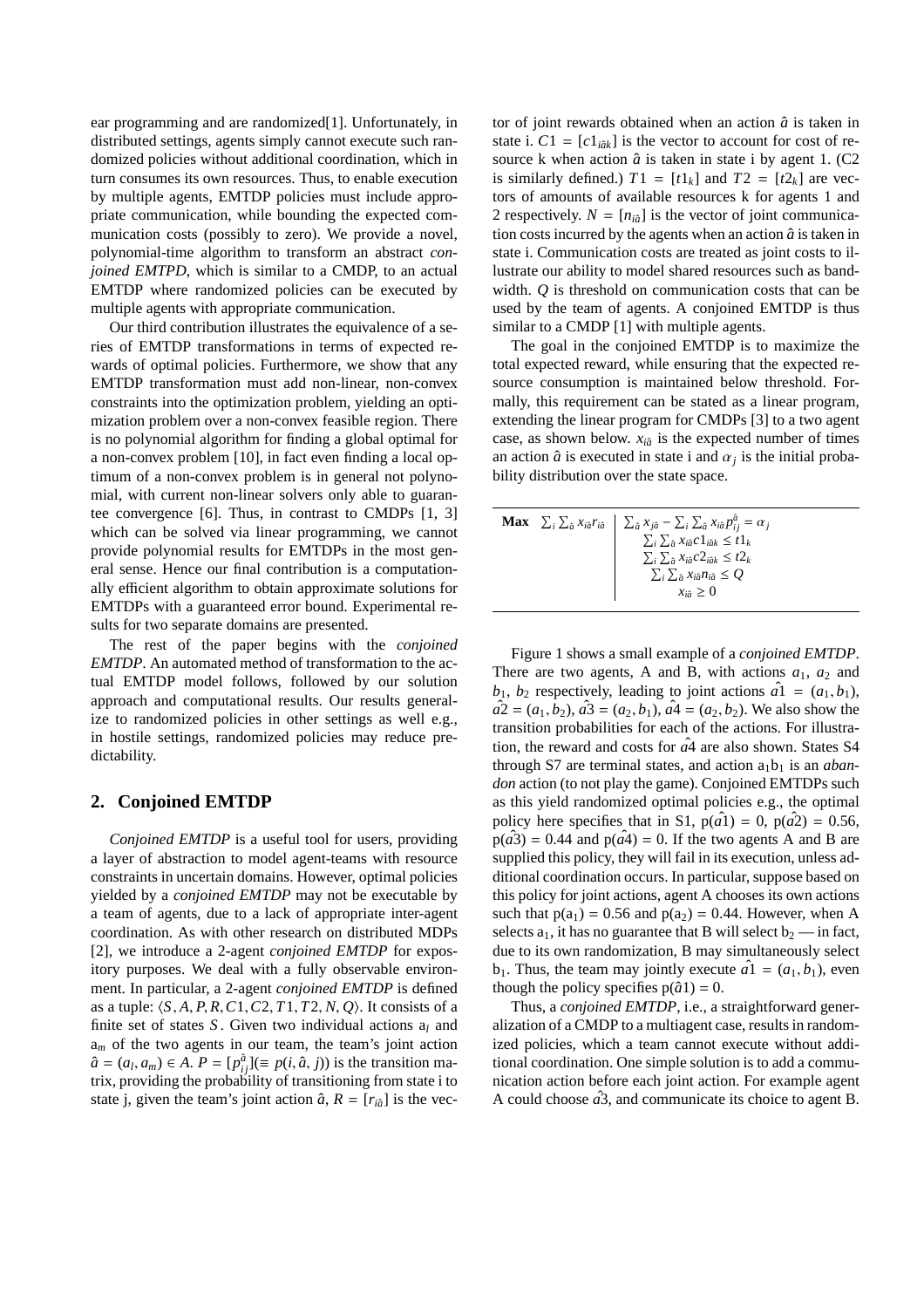

Unfortunately, forcing a communication action before every single action can violate communication constraints, since communication itself consumes resources. Thus, a solution that limits communication costs is essential.

### **3. From conjoined EMTDP to EMTDP**

This section presents an automatic transformation of a *conjoined EMTDP* to an actual EMTDP, where the resulting optimal policies can be executed in multiagent settings, via appropriate communication (with communication costs within resource limits). One key assumption in these transformations is that the communication cost is directly proportional to the length of the message; thus small message sizes are preferred. We illustrate the key concepts in EMTPD transformations by focusing on one specific *sequential transformation*, given in Figure 2. Figure 2-a shows a portion of a *conjoined EMTDP*, where agent A with actions  $a_1$  to  $a_m$  and B with actions  $b_1$  to  $b_n$  act joinly (a*i*b*j*). Figure 2-b shows the transformation of this *conjoined EMTDP* into an actual EMTDP. This transformation is sequential in that one of the agents, in this case agent A, first chooses one of its actions a*<sup>i</sup>* and also decides whether to communicate this choice to its teammate, agent B. Thus,  $C(a_i)$  in Figure 2-b refers to A's selection and communication of action  $a_i$  to  $B$ , incurring the cost of communication, and going to  $Ai_c$  (with probability 1-p<sub>f</sub>); while  $NC(a_i)$  results in state Ai*o*, where agent A selected a*<sup>i</sup>* but decided not to communicate this choice to B to avoid communication costs. Note, since communication may fail with a probability  $p_f$ ,  $C(a_i)$  may transition to  $Ai_o$  with a probability  $p_f$ . (While we discuss the transformation in a two agent case for expository purposes, the n-agent case is discussed later.)

Once in state  $Ai_c$  or  $Ai_o$ , agent B chooses its action  $b_j$ , and the agents now jointly execute the action  $a_i b_j$ . When choosing its action, B observes which of the different Ai*<sup>c</sup>* state it is in, since any such state is reached only after A's communication. Unfortunately, agent B cannot distinguish between states Ai*<sup>o</sup>* reached without A's communica-

tion. Thus, B's action  $b_j$  in such non-communication states must be taken without observing which of the m states A1*<sup>o</sup>* to Am*<sup>o</sup>* B is in. Thus, B will be unable to execute any randomized policy which requires it (agent B) to select an action  $b_j$  with a different probability in a state say  $Ai_o$  vs a state Ak*o*. To avoid this problem, we require that for any two states reached after non-communication, the probability of B's action selection must be identical, i.e., for any action  $b_j$  and states  $Ai_o$  and  $Ak_o$ ,  $P(b_j|Ai_o) = P(b_j|Ak_o)$ . This restriction on probability of action execution in the EMTDP translates into the addition of the following non-linear constraint into our original LP to solve an EMTDP. Specifically, in terms of the state action variables in the original LP, given any two states  $Ai<sub>o</sub>$  and  $Ak<sub>o</sub>$ , and any action  $b<sub>j</sub>$ , it is necessary that:

$$
Xo_{ij}/(\sum_{u=1}^{n} Xo_{iu}) = Xo_{kj}/(\sum_{u=1}^{n} Xo_{ku})
$$
  
\n
$$
\Rightarrow Xo_{ij} * (\sum_{u=1}^{n} Xo_{ku}) = Xo_{kj} * (\sum_{u=1}^{n} Xo_{iu})
$$
 (1)

Thus, to obtain an optimal policy in the actual EMTDP, we must solve an optimization problem which includes these non-convex constraints. Note that the non-linear constraints are only associated with states that are reached non-communication. The optimal policy for a transformed EMTDP thus obtained will require a random selection at state S1 by agent A alone, and then in the next state (either Ai*<sup>c</sup>* or Ai*o*) by agent B alone, thus avoiding the problem faced in the *conjoined EMTDP*. Figure 3 shows transformation of the *conjoined EMTDP* shown in Figure 1. (Note that the communication failure transitions are deleted to simplify the diagram). The non-linear constraints in this case affect only the actions taken from states s4 and s5, and ensure that  $P(b_j|S4) = P(b_j|S5)$  for  $j \in 1,2$ . This is because for agent B, state S4 and S5 are indistinguishable, as they are reached without A's communication.

As shown in Figure 4, there are other methods of transforming a *conjoined EMTDP* into an actual EMTDP. First,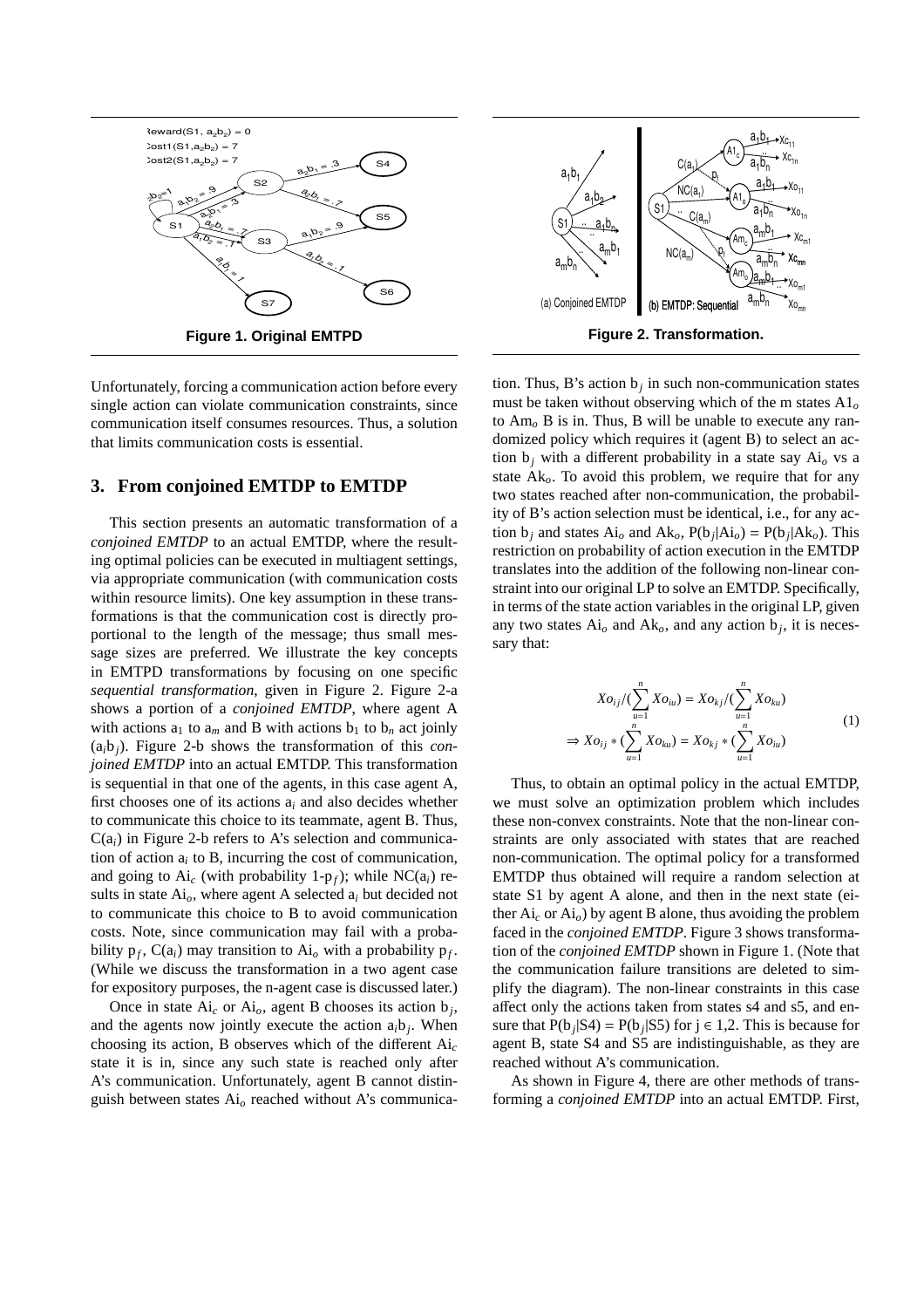

as shown in Figure 4-a, the order of communication actions in the sequential transformation can be changed. If one agent has fewer actions than another (e.g., if  $n < m$ ), such a change in the order of communication may improve the optimality of the resulting policy or reduce communication costs. Second, as shown in Figure 4-b, in a *hierarchical* transformation, an agent first decides which action to select, and only later whether to communicate this choice (C) or not (NC). By choosing an action first, an agent's communication decision may be improved, potentially improving policy optimality. Our third *extra-communication* transformation is similar to the sequential transformation, except that agent A chooses actions for itself and for agent B and communicates the choice of both to agent B. As discussed earlier, this would lead to extra overheads in communication. Finally, our *simultaneous* transformation, is shown in Figure 4-d. Here, while the choice of communication is done sequentially, no communication by A results in state S2; and in S2, agent A and B simultaneously and randomly select their actions. Additionally, combinations of these transformations are also feasible.

We must select from these multiple transformations the one that provides the most optimal policies. Fortunately, we prove that none of our series of systematic transformation can lead to any improvement in expected rewards or in reducing communication costs. We begin with changing order of communications.

**Lemma 1** *If in a given state S<sup>i</sup> all communication of messages of the same length have equal cost and the communication cost is a shared cost, then changing the order of communication (e.g., whether agent A communicates as in figure 2-b vs agent B communicates as in Figure 4-a) has no impact on the expected reward of the optimal EMTDP policy obtained, regardless of the number of actions of agent A vs agent B in State S<sup>i</sup> .*

**Proof:** We prove the result by showing that the optimal policy when agent A communicates first is a lower bound on the optimal policy when agent B communicates first, and



**Figure 4. Methods of transformation**

vice versa.

Suppose that the flow Xi yields the optimal policy when agent A communicates first ( as in Figure 2-b). We now construct a feasible policy for the case when agent B communicates first (as in Figure 4-a) that has the same expected reward, which proves half of the result as the optimal policy for Figure 4-a will have a reward at least this big. Define  $Y_{C_{ii}} = X_{C_{ii}}$  and  $Y_{O_{ii}} = X_{O_{ii}}$ ; in essence, if in Figure 2-b,  $a_i b_j$  has the flow Xi, then set the flow of  $b_j a_i$  in Figure 4-a to Xi.

If we establish the above equivalences, then the following three observations can be made. First, the expected number of times any action  $a_i b_j$  is executed after communication and after no communication is the same in Figure 2 b and Figure 4-a. Thus, there is no impact on future states. This means that the cost thresholds would be met even in the new scenario. Second, the cost of communication in the two cases becomes identical. In particular, in Figure 2-b, given a constant cost  $\kappa$  of communication, the total cost of  $\sum_{i=1}^{n} \sum_{j=1}^{m} Xc_{ij}/(1 - P_f)$ . After setting of  $Yc_{ji} = Xc_{ij}$ , the communication cost in Figure 4-a is  $\lim_{x \to \infty} \frac{P_n}{P_{j=1}} \sum_{i=1}^{n} Y_{i} (1 - P_f) = \lim_{x \to \infty} \sum_{i=1}^{n} \sum_{j=1}^{m} X_{i} (1 - P_f).$ 

Third, given that non-linear constraints in Figure 2-b are satisfied, we can show that non-linear constraints in Figure 4-a are also automatically satisfied. In particular, the non-linear constraints in Figure 2-b are derived from the probability constraint that for any two states  $Ai<sub>o</sub>$  and  $Aj<sub>o</sub>$ , where  $i, j \in \{1..m\}$ , and any action  $b_k$  where  $k \in \{1..n\}$ :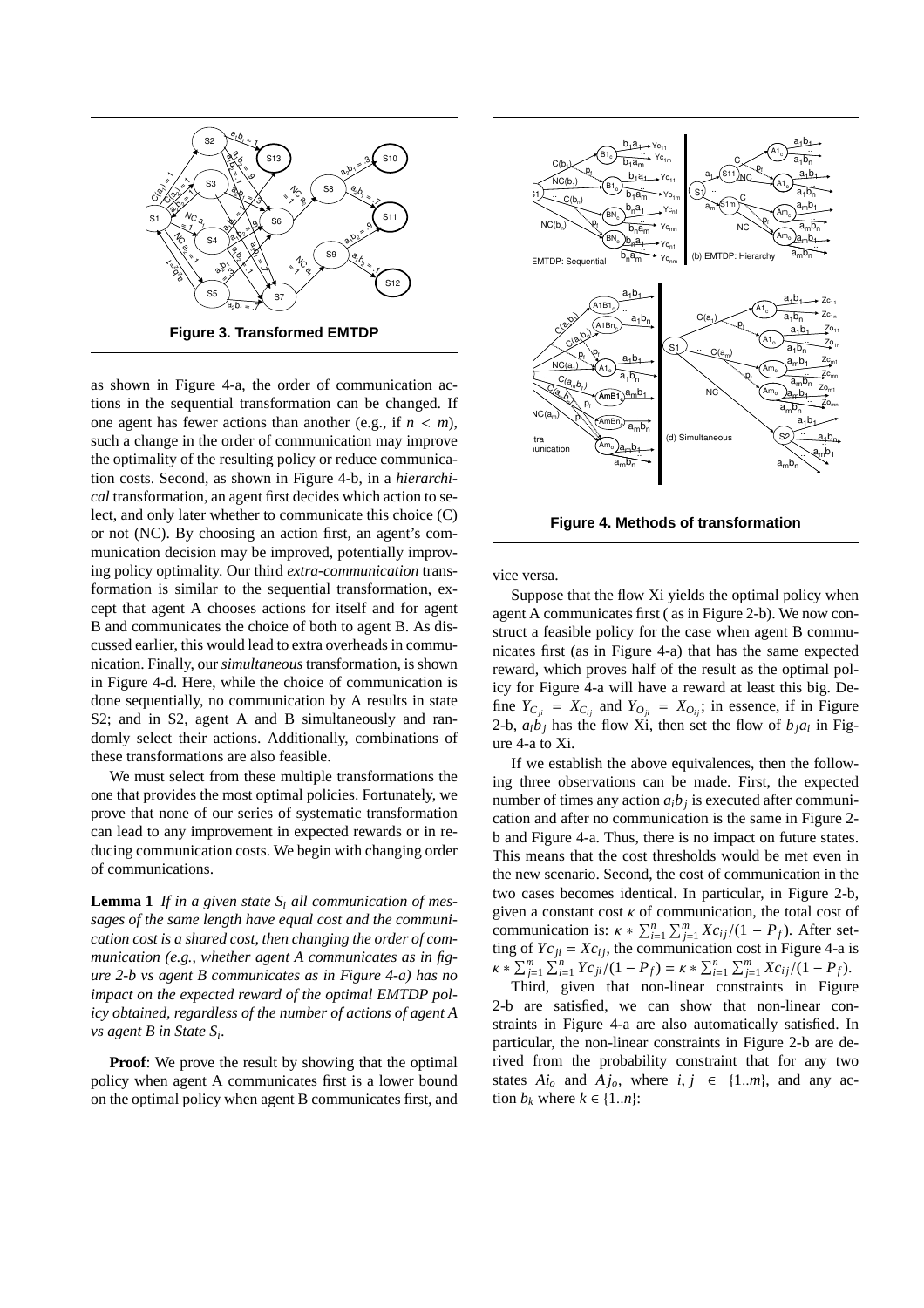$P(b_k|Ai_o) = P(b_k)$ |*A jo*) (Fig 2-b)  $\Rightarrow Xo_{ik}/\sum_{u=1}^{n} Xo_{iu} = Xo_{jk}/\sum_{u=1}^{n}$  $(for i, j \in \{1..m\})$  $\Rightarrow$  for  $k_1, k_2 \in \{1...n\}$ ,  $Xo_{ik_1}/Xo_{jk_1} = Xo_{ik_2}/Xo_{jk_2} = \sum_{u=1}^n Xo_{iu}/\sum_{u=1}^n Xo_{ju}$  $\Rightarrow$   $\gamma_{O_{k_1}} / \gamma_{O_{k_1}} = \gamma_{O_{k_2}} / \gamma_{O_{k_2}}$  $\Rightarrow Y \circ k_1 i / I \circ k_1 j - I \circ k_2 i / I \circ k_2 j$ <br>  $\Rightarrow Y \circ k_1 i / \sum_{j=1}^m Y \circ k_1 j = Y \circ k_2 i / \sum_{j=1}^m j$  $(as i, j \in \{1..m\})$ ⇒ for  $k_1, k_2 \in \{1...n\}, P(a_i|Bk_{1o}) = P(a_i)$ |*Bk*<sup>2</sup>*o*) (Fig 4-a)

These non-linear equations imply that the constraints on states Bk*<sup>o</sup>* in Figure 4-a are automatically satisfied. Thus by setting the quantities in Figure 4-a equal to the quantities in Figure 2-b, we have created a feasible policy for Figure 4-a which has the same expected reward as the optimal policy of Figure 2-b, thus the optimal policy for Figure 4-a is better. The proof that the optimal policy when B communicates first is a lower bound on the optimal policy when A communicates first is analogous.

One immediate conclusion from Lemma 1 is that the agents no longer need to bother who should communicate first. The centralized policy generator can assign an arbitrary order. We are able to similarly prove equivalence results for the hierarchical, extra-communication and simultaneous transformation (remaining proofs are available at http://teamcore.usc.edu/paruchur-proofs.html). In each case, one of the agents must select an action without observation of its actual state, leading to non-linear constraints, e.g., the simultaneous transformation where in state S2, agents A and B must act simultaneously. Once again, non-linear constraints arise, and at least the following non-linear constraints hold in Figure 4-d (N is the number of times action NC is executed in state S1):

for  $i \in \{1...m\}$  and  $j \in \{1..n\}$ ,  $Z_{ij} = P(a_i|S2) * P(b_j|S2) * N$  $\Rightarrow i, l \in \{1...m\}$ , and  $j, k \in \{1..n\}$ ,  $Z_{ij}/Z_{ik} = Z_{lj}/Z_{lk}$ In addition, since  $P(b_j|S_2) = P(b_j|Ai_o)$  $\Rightarrow$  *Z*<sub>1</sub>*j*/  $\sum_{u=1}^{n} Z_{1u} = Z_{ij} / \sum_{u=1}^{n} Z_{iu}$ 

Thus, non-linear constraints must be added in the simultaneous case also. Indeed, no matter what style of transformation is adopted, non-linear constraints must be added. This is because expressing probabilities of events in EMT-DPs requires divisions via Xia variables. And regardless of the transformation that we choose for the EMTDP, we need to express constraints using probabilities. Indeed, all transformations either involve sequential action selection or simultaneous, and we showed non-convex constraints in each case. Thus:

o **Proposition 3:** It is necessary to add non-convex constraints to solve the actual EMTDP.

This result is contrary to expectations. In particular, since both MDPs and their resource constrained formulations (CMDPs) are solvable via linear programming, and MTDPs for observable environments are solvable via LPs, we earlier expected that EMTDPs (resource constrained versions

#### of MTDPs) will also be solvable by LPs.

Since our sequential transformation has fewest numbers of states, we will use that as the basis of our work. We now present Algorithm 1 that achieves this sequential transformation of *conjoined EMTDP* into a real EMTDP automatically. (In fact our implementation creates a mathematical program as an output). The algorithm works by first adding intermediate states with (and without) communication in *SrcToComm* and then adding transitions from the intermediate states to the destination states in *CommToDest*. We assume that joint actions are processed in increasing order of the index i  $(1 \le i \le m)$  for  $a_i$ , and j for  $b_j$  $(1 \leq j \leq n)$ . In *SrcToComm*, communication actions  $a_i$ <sub>*c*</sub> leads to state sa<sub>*i*</sub><sub>*c*</sub> with probability 1- $P_{fn}$  (and state sa<sub>*i*</sub> *nc* with probability  $P_{fn}$ ; and non-communication action  $a_i$  *nc* deterministically transitions to state s $a_i$  *nc*, where the first agent has decided not to communicate its choice to its teammate. From Lemma 1 selecting A or B to communicate first is not relevant. Line 13 in the *Conversion* algorithm adds the constraints on probabilities of outgoing actions from  $sa<sub>i</sub>$  *nc* — because of transitivity of equality, it is sufficient to add probability constraints with respect to just the first non-communication state  $sa<sub>1</sub>nc$ . From line 4 and line 7 of the algorithm, the number of probability constraints can be seen as (m-1)\*n to be later translated into non-linear constraints using equation 1. Thus, this is a polynomial time algorithm, with a complexity of  $O(|S|^2 * |A|)$ , where  $|A| = n * m$  gives us the number of joint actions. In the worst case, the resulting EMTDP has  $2 * |S| * m$  additional states inserted.

Finally, Proposition 6 states that the algorithmic transformation will indeed yield policies equivalent to the original *conjoined EMTDP* given sufficient communication resources.

o **Proposition 4:** If given a *conjoined EMTDP* E, and an optimal policy  $\pi$  that provides an expected reward r while meeting thresholds t, then a transformed EMTDP T(E) output by Algorithm 1 provides an optimal policy  $\pi'$ , with an expected reward r while meeting thresholds t, if for all communication actions Ci,  $Cost(Ci) = 0$ , and  $P_f(Ci) = 0$ .

**Proof sketch:** Given a policy  $\pi$ , for every joint action of the two agents  $(a_i, b_j)$  to be taken in state  $s_i$ , we instead require in  $\pi'$  that a communication action  $a_i \nc$  be taken in state  $s_i$ . Since  $P_f(C_i) = 0$ ,  $a_i \text{ } c$  will lead to only one outcome state sa<sub>*i*-*c*</sub>. In this new state execute  $(a_i, b_j)$ . Given  $Cost(Ci) = 0$ ,  $a_i$ <sub>*c*</sub> will not change the expected reward or cost. Thus, we are able to create the required policy  $\pi'$ .

We have focussed on a 2-agent case so far for simplicity. Currently we are investigating into the N-agent scenario. Our intuition is that the various transformations might have some tradeoffs.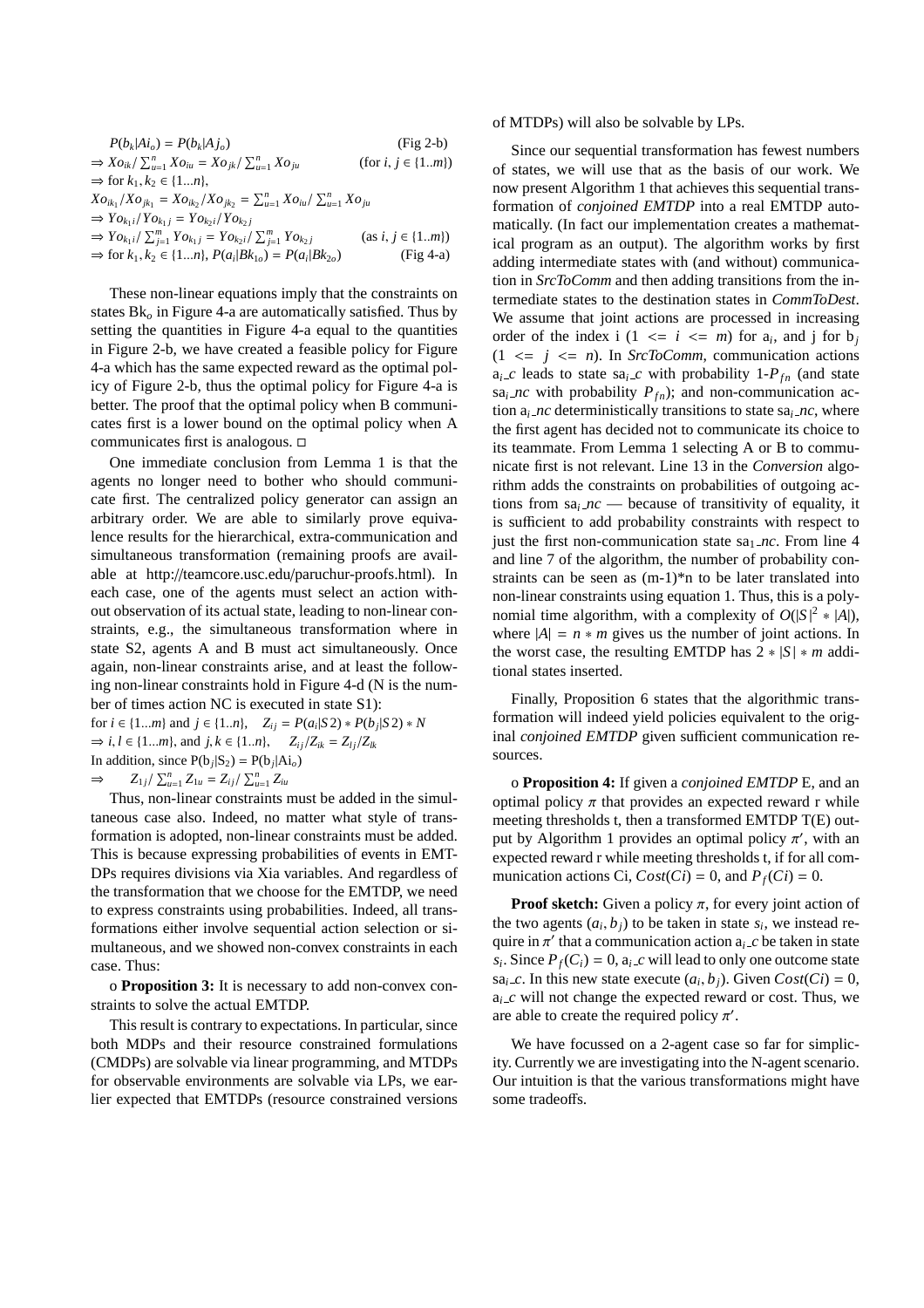**Algorithm 1 CONVERT()** 1: **Input**:< *S*, *A*, *P*, *R*,*C*1,*C*2, *T*1, *T*2, *N*, *Q* > 2: **Output:**  $\langle S', A', P', C \rangle, C \rangle, T \rangle, T \rangle, T \rangle, N', Q' >$ 3: Conversion() 1: Conversion(){ 2: Initialize:  $S' = S$ ,  $A' = A$ ,  $P' = P$ ,  $R' = \phi$ ,  $C1' = \phi$ ,  $C2' = \phi$  $\phi$ ,  $T1' = T1$ ,  $T2' = T2$ ,  $N' = \phi$ ,  $Q' = Q$ 3: **for all** *s* ∈ *S* **do** 4: **for all**  $(\hat{a} = (a_i, b_j)) \in A$  **do** 5: **if**  $sa_i$  *nc*  $\notin S'$  **then** 6: SrcToComm( $s$ ,  $\hat{a}$ ,  $sa$ <sub>*i*</sub>  $nc$ ,  $a$ <sub>*i*</sub>  $nc$ ) 7:  $p'(s, \hat{a}, sa_i \text{ .} \text{ n}c) \leftarrow 1$ 8: **if**  $(|p(s, < a_i, *>, *) > 0| > 1)$  then 9:  $\text{SrCToComm}(s, \hat{a}, sa_i \text{ } c, a_i \text{ } c)$ 10: *n*  $\mathcal{O}(s, a_i \_c) \leftarrow \text{Communication}\_ \text{Model}$ 11: *p*  $C(s, a_i \_c, sa_i \_c) \leftarrow 1 - P_f$ 12: *p*  $C(s, a_i \_c, sa_i \_nc) \leftarrow P_f$ 13: **if**  $i \neq 1$  **then** 14:  $prob(b_j|sa_i nc) = prob(b_j|sa_1 nc)$ 15: CommToDest(s,  $\hat{a}$ ,  $sa_i$ <sub>*nc*</sub>,  $a_i$ <sub>*nc*</sub>) 16: **if**  $(|p(s, < a_i, *>, *) > 0| > 1)$  then 17: CommToDest(s,  $\hat{a}$ , sa<sub>*i*-c</sub>, a<sub>*i*-c</sub>) 18: **for all**  $s' \in S'$  **do** 19: *p*  $\prime$ (s,  $\hat{a}$ , s')  $\leftarrow$  0 20: } 1: SrcToComm(*S parent*, *Aparent*, *S current*, *Acurrent*){ 2:  $S' \leftarrow S' \cup S_{\text{current}}$ <br>2:  $S' \leftarrow S' \cup S_{\text{current}}$ 3:  $A' \leftarrow A' \bigcup A_{\text{current}}$ 4:  $r'(S_{parent}, A_{current})$ ,  $c1'(S_{parent}, A_{current})$ ,  $c2'(S_{parent}, A_{current}), n'(S_{parent}, A_{current}) \leftarrow 0$ 5: } 1: CommToDest(*S parent*, *Aparent*, *S current*, *Acurrent*){ 2: **for all**  $s' \in S'$  **do** 3:  $p'(S_{\text{current}}, A_{\text{parent}}, s') \leftarrow p(S_{\text{parent}}, A_{\text{parent}}, s')$ 4: *r* 0 (*S current*, *Aparent*) ← *r*(*S parent*, *Aparent*) 5:  $c1'(S_{current}, A_{parent}) \leftarrow c1(S_{parent}, A_{parent})$ 6:  $c2'(S_{\text{current}}, A_{\text{parent}}) \leftarrow c2(S_{\text{parent}}, A_{\text{parent}})$ 

# **4. Approximation algorithms**

Two solution approaches exist for solving the EMTDP: one is the use of global optimization software, still limited to small size problems. The second is to use a nonlinear solver to obtain a local optimum with no guarantee of global optimality. Here we propose a solution scheme for the EMTDP based on binary search which exploits the problem structure to obtain solutions that are guaranteed to be close to the global optimal even for large sized problems. At the heart of our binary search is the problem of finding a local optimal solution to a non-convex program, that is not a polynomial problem but can be solved efficiently with current algorithms for non-linear optimization.

If the upper $(U)$  and lower $(L)$  bounds on the optimal total reward are known, the binary search method looks for a solution to the EMTDP that additionally has an expected reward  $\geq \frac{U+L}{2}$ . This is achieved by using a non-linear optimization solver on a bounded EMTDP problem, formed by adding the constraint on expected reward to the EMTDP. The outcome of the non-linear solver will either be a point that satisfies the first order optimality conditions, if a feasible solution to the bounded EMTDP problem exists, or a proof that there are no points with a reward greater than  $\frac{U+L}{2}$ . In the first case we have found a solution with a ex-<sup>2</sup> : in the first case we have found a solution with a cx<br>pected reward  $R \ge \frac{U+L}{2}$ , thus the optimal expected reward is  $\geq R$ , and we can set the new lower bound to  $L = R$ . If there is no solution with reward higher than  $\frac{U+L}{2}$ , then the optimal expected reward must be lower than this value, and we can set the new upper bound to  $U = \frac{U+L}{2}$ .

An initial upper bound on the expected reward is obtained by solving the linear programming problem obtained by removing the non-linear constraints of the EMTDP. An initial lower bound is the expected reward of any feasible solution to the EMTDP, for example the first local optimal obtained by the non-linear solver on the EMTDP.

o **Proposition 5**: A solution with total reward within ε of the optimal expected reward is attained after solving a bounded EMTDP with a non-linear solver  $O(log \frac{1}{\varepsilon})$  times.

### **5. Experimental Results on Two Domains**

We first present results from our illustrative real EMTDP (Figure 3) to provide key observations about the impact of resource and communication thresholds on policy randomization. Figure 5-a shows the results of varying communication threshold (x-axis) and resource thresholds (y-axis) on the value of the optimal policies (z-axis). In this case, the small size of the problem enables optimal policies obeying resource and communication constraints to be obtained efficiently via a global optimizer. We make two key observations. First, with extreme (very low or very high) resource thresholds, communication threshold makes no difference on the value of the optimal policy. In particular, in extreme cases, the actions are deterministic. On one extreme (zero resource threshold), agents deterministically choose not to play the game at all (state S7) thus gaining a zero expected reward. At the other extreme, with high resources (resource threshold 8) agents gain an expected reward of 11.05, but the agents can choose actions deterministically and thus communication does not help. Second, in the middle range of cost thresholds, where policies are randomized, communication makes the most difference; indeed, the optimal value is seen to increase as communication threshold increases. For instance, when resource cost threshold is 6, the value of the optimal policy obtained without communication is 8.3923, but with high communication threshold of 7, the optimal policy provides a value of 10.7211.

Figure 5-b zooms in on one slice in Figure 5-a (when resource threshold is fixed at 7). It shows the changes in probability of communication actions and non-communication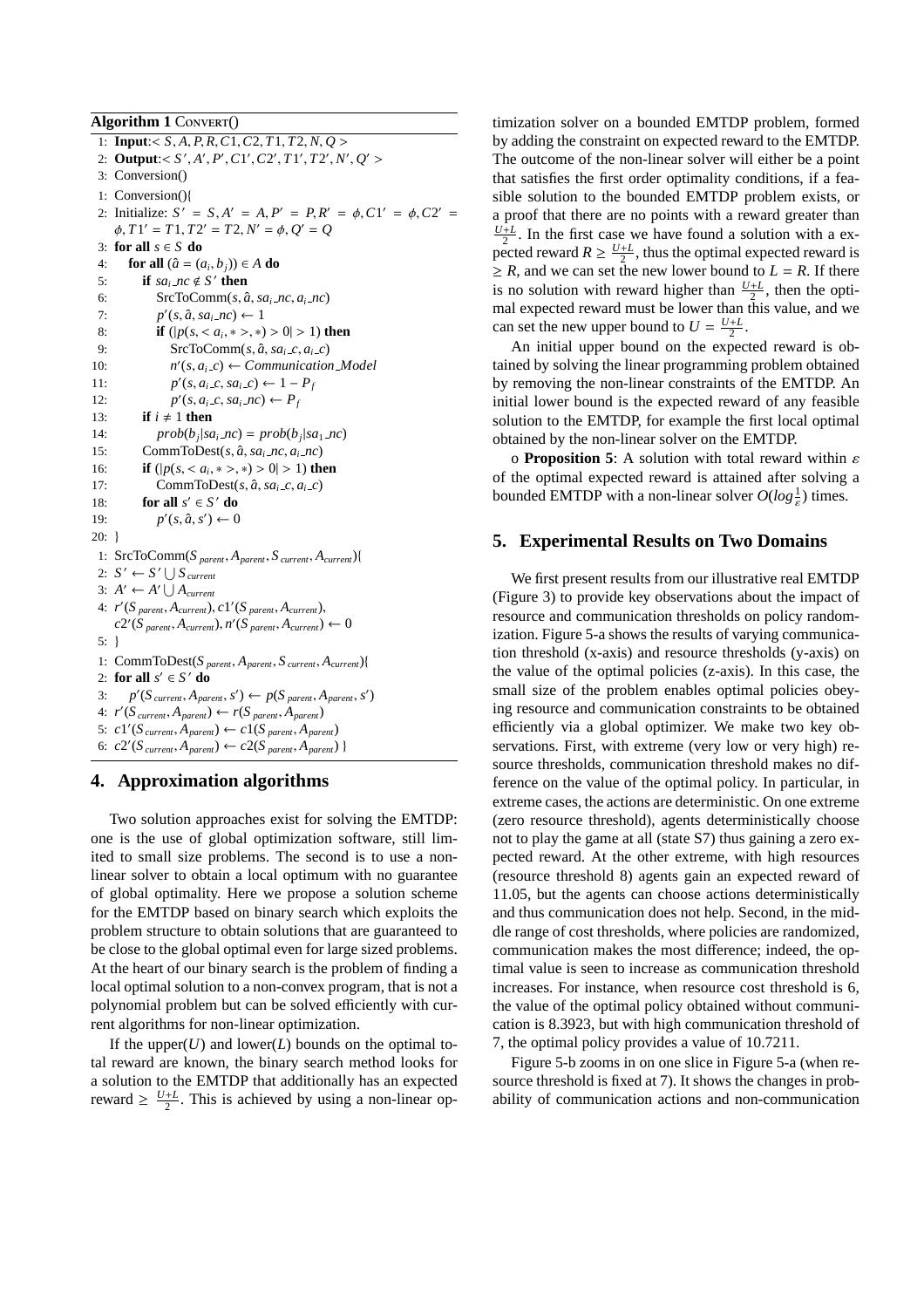actions in the optimal policy (y-axis), with changes in communication threshold (x-axis). P(comm a*i*) denotes the probability of executing the action to communicate a*<sup>i</sup>* (similarly for non-communication actions). This graph illustrates that as the communication threshold increases, communication actions increase in probability, e.g., as the communication threshold increases from 0 to 8 the P(comm  $a_2$ ) increases from 0 to 0.35. The trend is opposite for noncommunication actions.



**Figure 5. Effect of thresholds on rewards/policy.**

| Comm Threshold $\rightarrow$ |       |       |       |
|------------------------------|-------|-------|-------|
| Conjoined                    | 10.55 | 10.55 | 10.55 |
| Deterministic                |       |       |       |
| Miscoordination              | No    | No    | No    |
| <b>EMTDP</b>                 |       |       | 10.55 |

**Table 1. Comparing expected rewards.**

Table 1 compares the expected rewards of different policies with changes in communication threshold for the example in Figure 1 (with resource threshold  $= 5$ ). The first row shows three settings of the communication thresholds (0, 3, 6). Row 2 shows the expected rewards obtained by an optimal *conjoined EMTDP* policy. The expected reward (10.55) is an ideal upper-bound for benchmarking and the reward is unaffected by the communication threshold. Row 3 illustrates the results of a deterministic policy that can be executed within the resource constraints: giving a very low expected reward of zero. In this case, agents can only execute action  $a_1b_1$ . Row 4 shows the results, where agents take the optimal policy of the *conjoined EMTDP* and attempt to execute it without coordination, as discussed in Section 2. Unfortunately, in all cases, resource constraints are violated, because they execute action  $a_2b_2$  which consumes significant resources. Finally, row 5 shows the expected reward of the actual EMTDP (Figure 3) for comparison. It is able to avoid the problems faced by policies in row 3 and 4. However, with communication threshold of 0, the EMTDP must settle for the optimal expected reward of 6.99; as the communication threshold increases, finally the EMTDP attains the reward obtained by the *conjoined EMTDP*.

Our second domain is inspired by the recent and planned Mars missions, whereby within a decade, significant numbers of rovers and UAVs may be deployed on Mars. We assume a team of two rovers, and several scientists, where each scientist has a daily routine of observations he/she wishes to conduct. Since there are many scientists, a rover can only use a limited amount of energy in serving one scientist. One experiment being conducted by a scientist is observing Martian rocks. The team of rovers must maximize the observation output within the energy budget provided to the scientist. This is a soft constraint because exceeding the energy bound on one day is not a catastrophic mission failure. However overutilizing the given energy budget frequently can interrupt other scientist's work. Uncertainty arises in this domain because a rover's action has only a 0.75 chance of succeeding in its observation. The EMTDP in this domain has 180 total states, leading to a non-linear program of 1500 variables, and 40 non-linear constraints over 200 variables.



**Figure 6. Binary Search with various tolerances**

For this problem, we apply our approximate *binary search* method (global optimization in this case is expensive). We illustrate that this method enables us to tradeoff time for precision, paving the way towards practical methods to solve large EMTDPs. In particular, Figure 6-a plots the rewards obtained, varying the communication threshold (x-axis) and plotting the upper and lower bounds on the optimal reward for various levels of tolerance  $\varepsilon$ (y-axis). The plot of  $BS(\varepsilon)$  shows the upper bound on the reward for a tolerance  $\varepsilon$ ; the lower bound for all tolerances coincides with the line BS(0.001). Thus, for BS(5) and a communication threshold of 0.6, the optimal solution is between the lower bound of 102.2 and the upper bound of 104.1. When we reduce  $\varepsilon$  to 0.001, the up